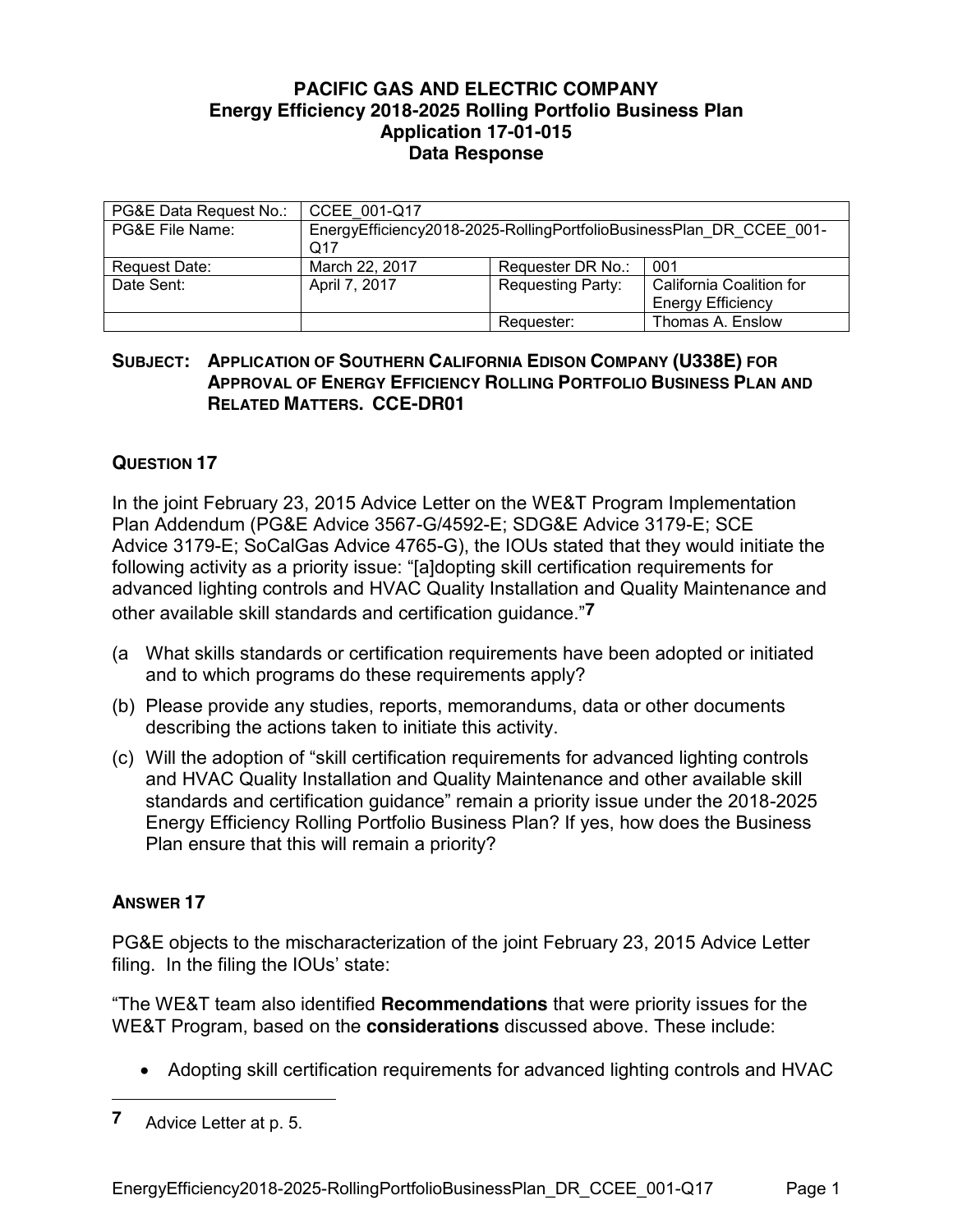Quality Installation and Quality Maintenance, and other available skill standards and certification guidance." [*emphasis added]*

Nevertheless the IOUs have performed the following actions:

(a)

For advanced lighting controls:

Advanced lighting controls are currently only available for incentives through our Customized Incentive Program. PG&E does not require any skill certification specifically for advanced lighting controls. Training is provided as a part of the ALCS (Advanced Lighting Control System) Trial, which focuses on the use of the ALCS Calculator Tool.

For the first phase of the Lighting Design Assistance Trial, participating Lighting Design Professionals were required to possess one of the following certifications and demonstrate EE experience:

- NCQLP Lighting Certified (LC)
- CA-licensed Professional Mechanical or Electrical Engineers
- IALD Professional or Associate Member
- Certified Lighting Efficiency Professional (CLEP)
- Certified Lighting Management Consultant (CLMC)

The second round of the trial did not require any certifications.

For the Commercial HVAC Quality Maintenance Program:

- All participating technicians are required to be either a Journeyman with  $5+$  years of service experience or apprentices (monitored by a qualifying technician ) currently enrolled in or having completed a federal or state (state of California) apprenticeship training program. As the direct driver of work performed under the program, each technician's performance is individually monitored. Failure to perform work, continuously, to the program standard will result in disqualifying the technician from performing work under the program. The following are requirements of the technicians participating in this program. PG&E and HON reserve the right to modify any of these requirements at any time, without prior written notification to the contractor or technician.
- Technician with a minimum 5 years of service experience on HVAC equipment. Installation or "Tin Work" does not count as service experience. (Requirements for monitoring technician, not apprentice)
- Technician must pass the HVAC Optimization training with a score of 80% or higher.
- Technician must be EPA Universal Certified for handling refrigerant.
- Technician must pass a background check before entering program participation.